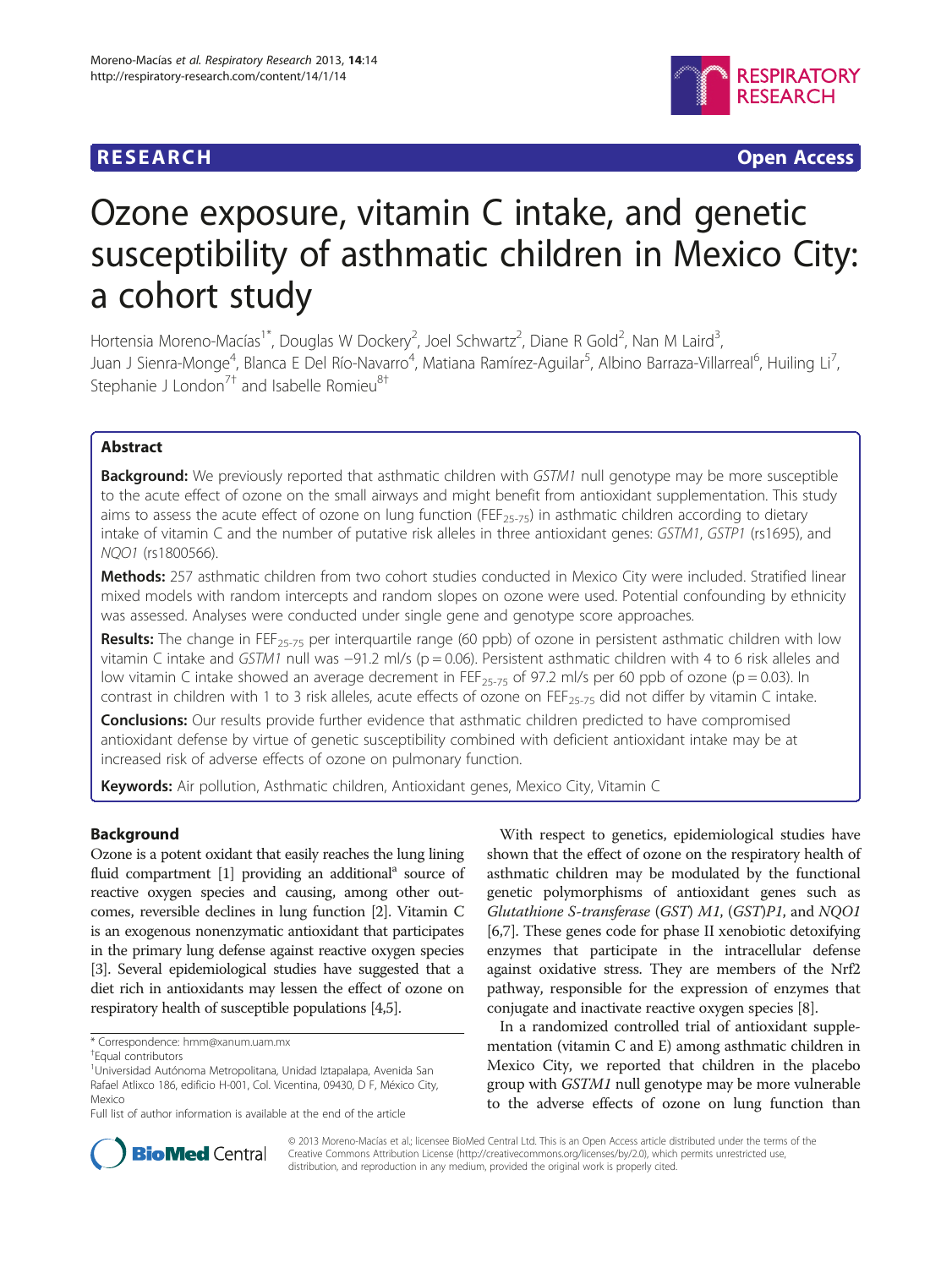those who were taking antioxidant supplementation and those with GSTM1 positive genotype, regardless of the treatment group [\[9](#page-8-0)]. In the previous analysis, GSTM1 was classified as null versus positive. In the current analysis, the number of copies of GSTM1 (0, 1 or 2) was quantified; and we examined whether dietary intake of vitamin C in combination with common functional variants in three antioxidant genes (GSTM1, GSTP1 and NQO1) influences the relationship between ozone exposure and lung function (FEF<sub>25-75</sub>) in Mexican asthmatic children exposed to high ozone levels. In addition to examining the functional polymorphisms in these three antioxidant genes separately, we created a putative antioxidant deficiency genetic risk score by combining genotypes across them.

# Methods and materials

See Additional file [1](#page-8-0) for further explanation of the methods mentioned below.

# Study subjects

The study methods have been described previously [[10](#page-8-0)]. In brief, 158 asthmatic children were recruited through the Hospital Infantil "Federico Gómez" (México City, México) between October 1998 and April 2000. At baseline, children randomly received either supplement (vitamin C 250 mg + vitamin E 50 mg per day) or placebo

in a double-blind manner over a 12-week period followup. We also collected blood samples and diet information at baseline. We henceforth refer to this study as "Antioxidants". In the "EVA"<sup>b</sup> study, 158 asthmatic children were recruited from June 2003 to June 2005 at the same hospital under a similar protocol [[11\]](#page-8-0), but with no antioxidant intervention. After combining the two studies, a total of 257 participants with an adequate DNA sample and diet information were available for analysis. In the "Antioxidants" study, children performed two spirometric tests per week during 12 weeks. Children who participated in the "EVA" study performed spirometric tests every two weeks during 16 weeks. Spirometry was performed in accordance with the American Thoracic Society (ATS) specification [[12](#page-8-0)] using an Easy One spirometer (NDD Medical Technologies, Andover, MA, USA). Children underwent skin testing to determine atopy. Given that the maximum site of effect of acute exposure to ozone in the human lung is at the level of small airways [\[13\]](#page-8-0), and since a variety of epidemiological studies have reported an association between ozone exposure and impaired function of the small airways [[10](#page-8-0),[14,15\]](#page-8-0), the outcome of interest was  $FEF<sub>25-75</sub>$ . Over the follow-up we collected 4,548 measurements of  $FEF_{25-75}$  (Figure 1). Parents provided written informed consent. The studies protocols were reviewed and approved by ethics committees at the Instituto

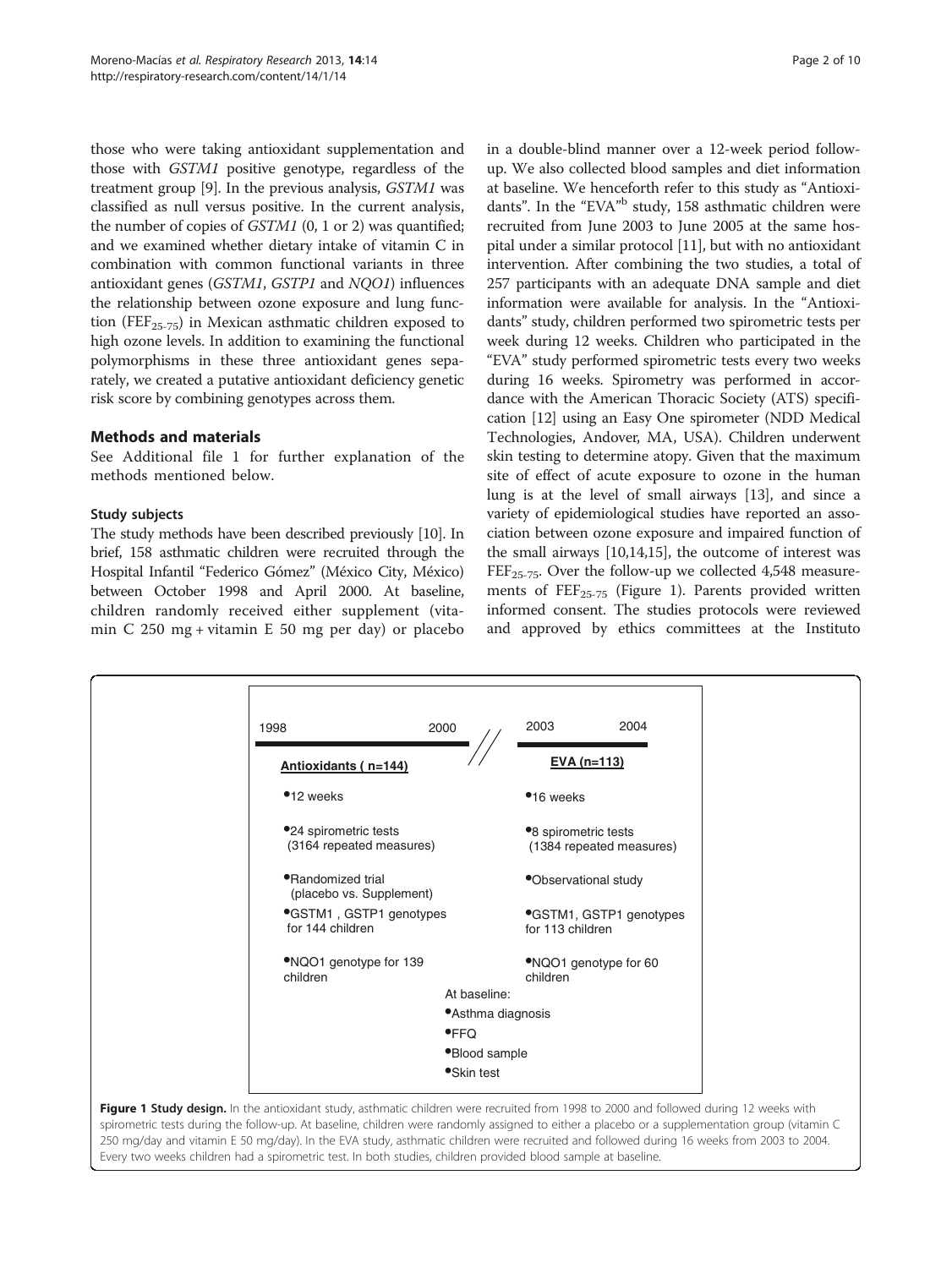Nacional de Salud Publica, Hospital Infantil de México, and the National Institute of Environmental Health Sciences.

Asthma status and severity were confirmed by a pediatric allergist using Global Initiative for Asthma (GINA) guidelines [[16\]](#page-8-0). Severity was rated as intermittent or persistent (mild, moderate, or severe). Ozone exposure (1-h maximum) and daily temperature were characterized from the measurements at the monitoring station closest to each child's home.

# Diet

In the "Antioxidants" cohort, at baseline, children were randomly assigned (double-blind) to receive either placebo or supplement (vitamins C and E). EVA was an observational study; thus, there was no controlled supplementation.

Individual dietary intake was assessed using a version of the validated food frequency questionnaire developed by Willett [\[17\]](#page-8-0) adapted to the Mexican population. Vitamin C intake was adjusted for total caloric intake [\[18\]](#page-8-0). Intake was increased by 250 mg/day for children assigned to the supplementation group or by the reported intake for those taking supplements.

### Genotyping

Genotyping was performed for the GSTM1, GSTP1 (rs1695), and NQO1 (rs1800566) polymorphisms, using polymerase chain reaction-based methods. 257 children were genotyped for GSTM1 and GSTP1; a subset of 199 children was also genotyped for NQO1, having participated in a parallel study of nuclear families [\[19\]](#page-8-0). In 160 of the asthmatic children with additional genotype data available, individual ancestry proportions were estimated using the program FRAPPE [[20](#page-8-0)] based on three ancestral populations: Native-American, European, and African [\[21](#page-8-0)].

### Statistical analysis

Since children from the EVA cohort did not receive antioxidant supplementation, they were considered similar to children taking placebo in the Antioxidant cohort. We verified that these two groups did not differ in genotype frequencies. Vitamin C intake was dichotomized in this combined group using the median intake (105 mg/d). Children receiving supplementation, as part of the "Antioxidant" study, were classified into a higher intake group which had more than 280 mg/d. Thus, according to the distribution of vitamin C intake, we had three levels: (30–105), (>105-226), and (280-477 mg/day), hereafter referred to as "low", "medium", and "high" vitamin C, respectively.

We first analyzed the relationship between ozone exposure and  $\text{FEF}_{25-75}$  separately for each genotype of the three genes separately. Given that the relationships between the outcome and the concentrations of ozone in children with

1 or 2 GSTM1 copies were similar each other but different to the observed in children with 0 copies (null genotype), we collapsed GSTM1 into null and positive. A similar situation was observed for GSTP1 and NQO1 genotypes. Thus, we defined "at genetic risk" (GR) and "not at genetic risk" (NGR) groups as follows: GSTM1 null versus positive; GSTP1 Val/Val versus Ile/Val + Ile/Ile, and NQO1 Pro/Pro versus Pro/Ser + Ser/Ser.

After combining genotype and vitamin C intake, six strata were formed: (GR-low diet), (GR-medium), (GR-high), (NGR-low), (NGR-medium), and, (NGR-high) for each gene.

Subsequently, genes were grouped to create a putative antioxidant susceptibility genetic risk score by counting the number of risk alleles. Genotype score analysis included only children with complete genotype for all genotypes ( $n = 199$ ). The creation of this index is detailed in Additional file [1](#page-8-0): Table S1. We first explored the relationship between the outcome and ozone exposure within four genetic risk score groups collapsed because of sample size: 1 or 2 risk alleles; 3; 4; and 5 or 6. Since we observed that children with 3 risk alleles had similar response to the 1–2 risk alleles group and children with 4 risk alleles had similar response to children in the 5–6 risk allele group, we formed only two groups: 1 to 3, and 4 to 6 risk alleles. Additionally, given that no significant effect of ozone on  $FEF<sub>25-75</sub>$  was observed in children with "medium" or "high" vitamin C groups, they were combined in a single "high" level for greater stability of estimates.

Thus, from the combination between the two susceptibility categories (1 to 3 or 4 to 6 risk alleles) and the two levels of vitamin C intake (low-high), four strata were formed: (1 to 3-low), (1 to 3-high), (4 to 6-low), and (4 to 6-high).

We analyzed all asthmatic children together and also grouped children with mild-persistent, moderate-persistent, and severe-persistent asthma into a "persistent" asthmatic group, which was analyzed separately.

To investigate whether vitamin C intake plus genotype modulates the relationship between ozone exposure and lung function, stratified linear mixed models with random intercept and random slope on ozone were fit in the whole sample and into the "persistent" group alone as well.

The stratified models were adjusted for age, gender, body mass index, height, time, cohort (Antioxidants or EVA), use of bronchodilator, and previous day minimum temperature. Previous day's 1-h maximum ozone was the exposure. Effect estimates were calculated per interquartile range (IQR), which was 60 ppb. Genotype effect was calculated as the difference in coefficients for  $\text{FEF}_{25-75}$  in relation to ozone by genotype group. Diet effect was calculated as the difference between these coefficients between vitamin C groups.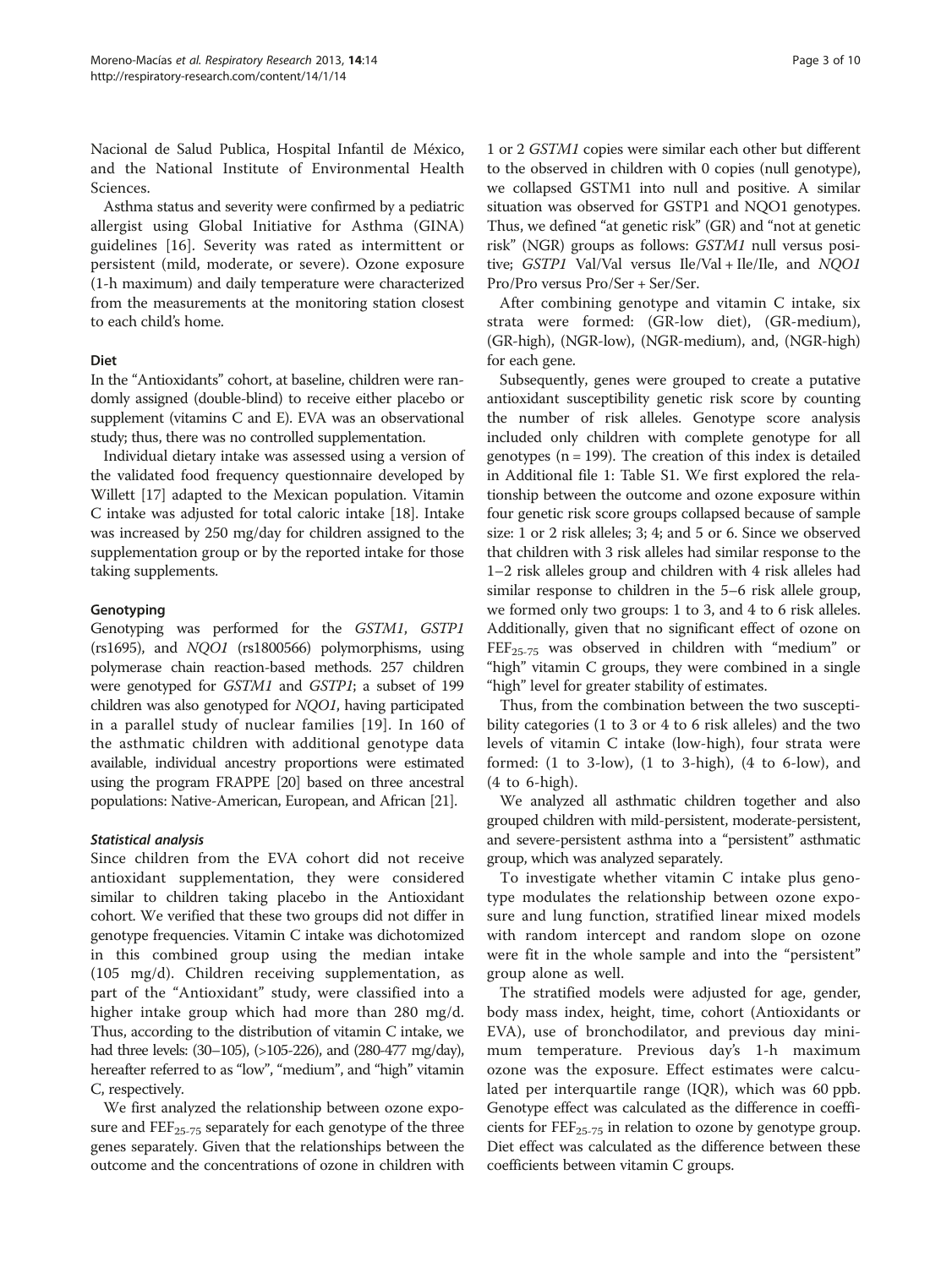Potential confounding by admixture was examined using exclusively the subsample of 160 children with ethnicity information. The association between each polymorphism and  $FEF_{25-75}$  was assessed through two linear mixed models. The first model was adjusted for age, gender, body mass index, height, time, cohort, use of bronchodilator, and previous day minimum temperature. The second model was also adjusted for Native-American ancestry but ancestry was not associated with the outcome and thus was not a confounder and was not retained in final models. Analysis was conducted using R software (version 2.9.1; the R foundation for Statistical Computing).

# Results

The final sample was composed of 144 (56%) participants from "Antioxidants" and 113 (44%) from "EVA" study. Major baseline characteristics of the study population are shown in Table 1. One third of the sample (30.4%) had antioxidant supplementation in the randomized controlled trial [\[10\]](#page-8-0). Persistent asthma was diagnosed in 164 of 257 children (63.8%). The prevalence of the GSTM1 null genotype was 36.2%; 33.1% of children had the GSTP1 Val/Val; and 33.7% had the NQO1 Pro/Pro. Baseline characteristics, as well as ozone exposure and vitamin C intake, were homogeneously distributed among the genotypes of each polymorphism (Additional file [1](#page-8-0): Table S2). Average ancestry proportions were 70.9% Native-American, 26.2% European, and 2.9% African.

### Ozone exposure

The 1-h maximum ranged from 10 to 309 ppb with a mean of 96.9 ppb. The Mexican standard (110 ppb 1 h maximum) was exceeded on 30.7% of the days. (Additional file [1:](#page-8-0) Table S3).

### Ozone effects by genotype group –All asthmatics

We found no overall effect of ozone on  $FEF_{25-75}$  (-3.3 ml/s;  $p = 0.76$ ). In analyses by genotype, asthmatic children with the GSTM1 null genotype appeared to experience a stronger ozone effect on lung function (−25.8 ml/s;  $p = 0.13$ ; n = 93) than children with one (3.9 ml/s; p = 0.80;  $n = 129$ ) or two  $(22.2 \text{ ml/s: } p = 0.48; n = 35)$  copies. These results suggest a positive linear trend between the number of GSTM1 copies and the average change in  $\text{FEF}_{25-75}$  in response to ozone exposure (p-trend  $= 0.09$ ). We did not identify a potential susceptible group by GSTP1 genotypes. (Additional file [1](#page-8-0): Table S4).

# Ozone effects by genotype group -persistent asthmatics

We found no overall effect of ozone on  $\text{FEF}_{25-75}$  $(-16.2 \text{ ml/s}; \text{ p} = 0.55)$ . Children with no *GSTM1* copy appeared to have stronger ozone-induced  $FEF_{25-75}$ decrements  $(-36.6 \text{ ml/s}; \text{ p} = 0.05; \text{ n} = 65)$  than children with one  $(-15.0 \text{ ml/s}; \text{ p} = 0.42; \text{ n} = 81)$  or two copies

# Table 1 Characteristics of the study population of 257 asthmatic children residing in Mexico City 1998-2004

| Characteristic                                       | % or median<br>$(IQR)*$ |
|------------------------------------------------------|-------------------------|
| Gender (%male)                                       | 63.4                    |
| Age (years)                                          | $9.0(7.2 - 11.0)$       |
| Height (cm)                                          | 134 (123–145)           |
| <b>BMI</b>                                           | $18.5(16.1 - 21.6)$     |
| Antioxidant Study participants (%)                   | 56.0                    |
| Vitamin C intake                                     |                         |
| Supplementation group (%)                            | 30.4                    |
| Vitamin C intake in supplementation group (mg/d)     | 346 (329-375)           |
| Vitamin C intake out of supplementation group (mg/d) | 105 (84-131)            |
| Asthma severity                                      |                         |
| Moderate- and severe-persistent asthma (%)           | 39.3                    |
| Mild-persistent asthma (%)                           | 24.5                    |
| Mild-intermittent asthma (%)                         | 36.2                    |
| Atopy $(\%)X$                                        | 83.7                    |
| Genotype and allele frequency                        | $n(\%)$                 |
| GSTM1 (Number of copies) +                           |                         |
| 0                                                    | 93 (36.2)               |
| 1                                                    | 129 (50.2)              |
| $\overline{2}$                                       | 35 (13.6)               |
| GSTP1 rs1695 <sup>+</sup>                            |                         |
| Val/Val                                              | 85 (33.1)               |
| lle/Val                                              | 113 (44.0)              |
| lle/lle                                              | 59 (22.9)               |
| Ile/Ile + Ile/Val                                    | 172 (66.9)              |
| NQ01 rs1800566 ‡                                     |                         |
| Pro/Pro                                              | 67 (33.7)               |
| Pro/Ser                                              | 88 (44.2)               |
| Ser/Ser                                              | 44 (22.1)               |
| Pro/Ser + Ser/Ser                                    | 132 (66.3)              |
| <b>Ethnicity</b> $(\%)$ §                            | Mean (SD)               |
| Native-American                                      | 70.9 (13.3)             |
| European                                             | 26.2 (12.4)             |
| African                                              | 2.9(2.1)                |

 $\text{tn} = 257$ ;  $\text{tn} = 199$ ; §  $\text{nt} = 160$ .

\*Median( $Q_{25}$ - $Q_{75}$ );  $X$  Defined by skin test.

(23.7 ml/s;  $p = 0.59$ ;  $n = 18$ ) (p-trend = 0.10). We did not identify a potential susceptible group by GSTP1 or NQO1 genotypes (Additional file [1](#page-8-0): Table S4).

#### Vitamin C intake

Recommended Daily Intake (RDI, 45 mg/day) by gender and age was exceeded for all but one child.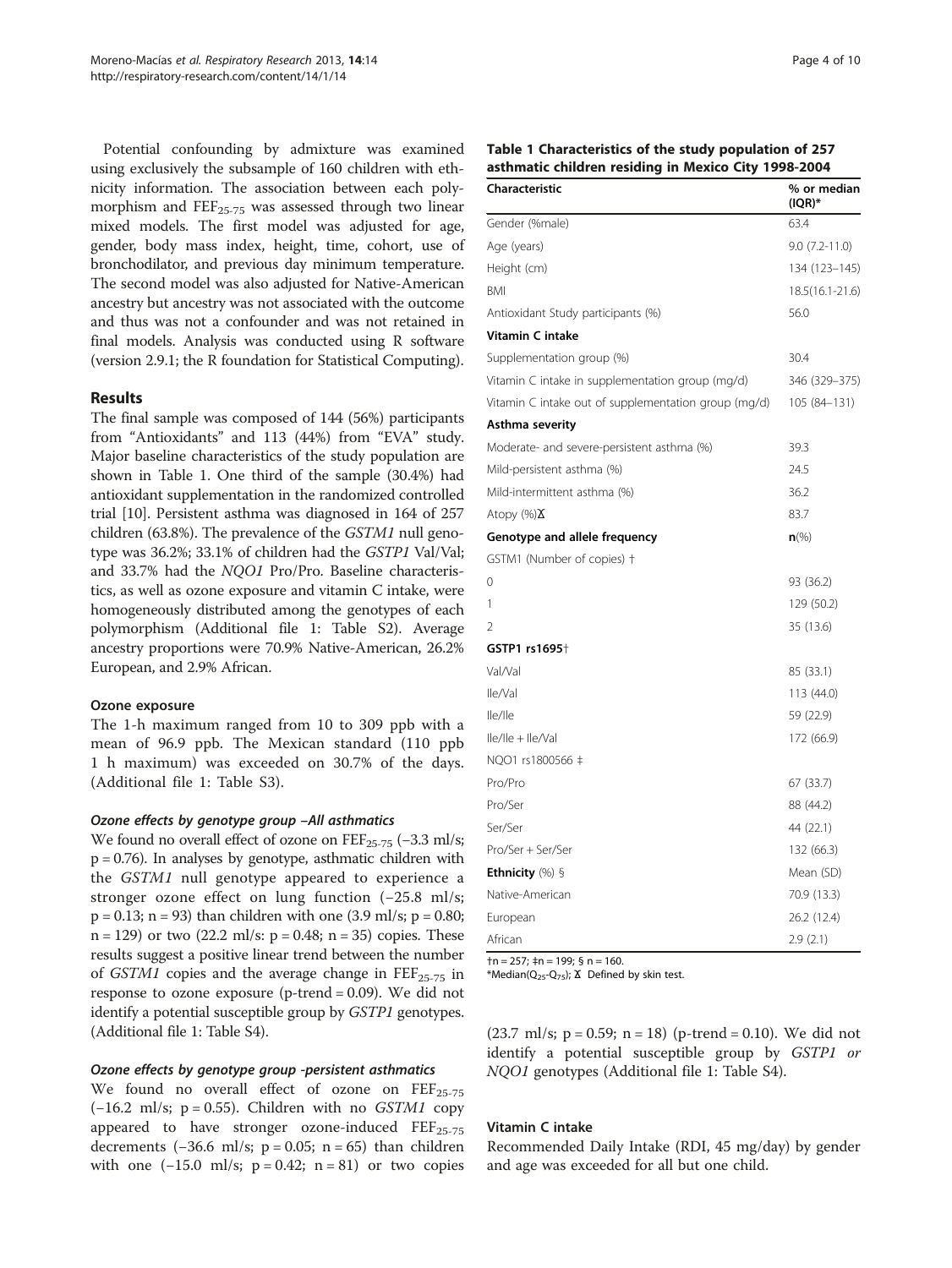#### Ozone effects by Vitamin C -All asthmatics

No significant effect of ozone was observed through the different levels of vitamin C intake.

#### Ozone effects by vitamin C -persistent asthmatics

Children in the lowest vitamin C intake group ( $\leq 105$  mg/day) and with "persistent" asthma had average decrement in FEF<sub>25-75</sub> per 60 ppb ozone of −61.2 ml/s (p = 0.02). No significant effect of ozone was observed with higher vitamin C intake (Additional file [1:](#page-8-0) Table S5).

# Effect of ozone on FEF<sub>25-75</sub> stratified by genotype for each of the three antioxidant genes and vitamin C intake Ozone effects by genotype and vitamin C -All asthmatics

In the whole sample, children with low vitamin C intake and with GSTM1 null genotype had the greatest average decrement in  $FEF_{25-75}$  (−69.0 ml/s; p = 0.07). Smaller effects of ozone on FEF<sub>25-75</sub> were observed in other GSTM1-diet strata and in other GSTP1- or NQO1-diet combinations. The genotype effect of GSTM1 decreased as the level of vitamin C increased (p-trend < 0.01) (Table [2](#page-5-0)).

# Ozone effects by genotype and vitamin C -persistent asthmatics

When we restricted the analysis to the "persistent" asthma group, the effect of ozone was more pronounced in the stratum with low vitamin C intake. The average decrement in  $FEF_{25-75}$  was -91.2 ml/s (p = 0.06) (Figure [2](#page-6-0)). Children with the Val/Val GSTP1 genotype and with low vitamin C intake had an average decrement in FEF<sub>25-75</sub> of  $-82.8$  ml/s (p = 0.06) per 60 ppb of ozone. We did not find notable ozone effects on  $\text{FEF}_{25-75}$  in the different strata of diet-NQO1 genotypes (Table [2\)](#page-5-0).

# Effect of ozone on  $FEF_{25-75}$  by genotype score and vitamin C intake

Only 7 children (3.5%) had all 6 risk alleles (no GSTM1 copies, Val/Val, and Pro/Pro genotypes) and 48.3% had 4 or more risk alleles (Additional file [1:](#page-8-0) Table S1).

# Ozone effects by genotype score and vitamin C -All asthmatics

We found that among all asthmatics, the effect of ozone on  $\text{FEF}_{25-75}$  in children with 4 to 6 risk alleles and low vitamin C intake was stronger  $(-58.8 \text{ ml/s}; p = 0.07)$  than in those with other gene-diet combinations (Table [3\)](#page-6-0).

# Ozone effects by genotype score and vitamin C -persistent asthmatics

When we restricted the analysis to the "persistent" asthma group, the effect of ozone in children with 4 to 6 risk alleles and low vitamin C was even more pronounced  $(-97.2 \text{ ml/s}; \text{ p} = 0.03)$  than in the whole sample and stronger than the effects on either children with 3 to 6 risk alleles or with high level of vitamin C intake (Figure [3](#page-7-0)).

Looking at the low vitamin C intake group, the difference between the average decrements of children with 1 to 3 risk alleles against children with 4 to 6 was −116.4 ml/s  $(p = 0.08)$ . Looking at the group with 4 to 6 risk alleles, the difference between the average decrements of children with low against high vitamin C intake, was 78.6 ml/s ( $p = 0.07$ ) Table [3.](#page-6-0)

### **Discussion**

We found suggestive evidence that the acute effects of ozone exposure on asthmatic children's pulmonary function may depend on both antioxidant genes and dietary intake of vitamin C. These ozone effects appear more pronounced in persistent asthmatic children. In addition, the cumulative effect of genetic susceptibility in GSTM1, GSTP1, and NQO1 polymorphisms and low intake of vitamin C was associated with the largest decrement in  $FEF<sub>25-75</sub>$  among children with persistent asthma.

GSTM1 has been most intensively studied as a deleted versus a nondeleted dichotomous polymorphism; there are few data using GSTM1 copy number. In this study, we found a potential dose–response effect of GSTM1 on the relationship between  $\text{FEF}_{25-75}$  and ozone exposure. This result is consistent with the dose–response relationship between GSTM1 and the risk of lung cancer on smokers [[22\]](#page-9-0).

In human lung cells, GSTP1 Val/Val genotype has been associated with reduced GST Pi enzymatic activity [[23\]](#page-9-0). Our finding that the Val/Val may confer higher susceptibility to ozone damage than Ile/Val or Ile/Ile genotypes is consistent with that result. In addition, some epidemiologic studies have reported associations between Val/Val genotype and reduced lung function in young adults [[24\]](#page-9-0) and increased risk of early onset of asthma [[25,26\]](#page-9-0). Discrepancies with other studies [[27](#page-9-0),[28](#page-9-0)] that report the Val allele as protective may be related to ethnic differences among populations, with their consequent differences in linkage disequilibrium patterns, or due to change variation among studies.

Regarding diet, persistent asthmatics with low daily vitamin C intake had significant decrements in  $\text{FEF}_{25-75}$ associated to ozone exposure, but the effect of ozone was lessened among children with vitamin C intake over 105 mg/day. Our results suggest that persistent asthmatic children exposed to ozone might benefit from vitamin C intake above the RDI. Intake of  $> 105$  mg/day was reached in our study from diet alone. This suggests that children do not need to take supplements. Consumption of daily fruits and vegetables may provide enough vitamin C for lessening the effects of ozone, on lung function, regardless the combination of antioxidant genotypes. Furthermore, fruits and vegetables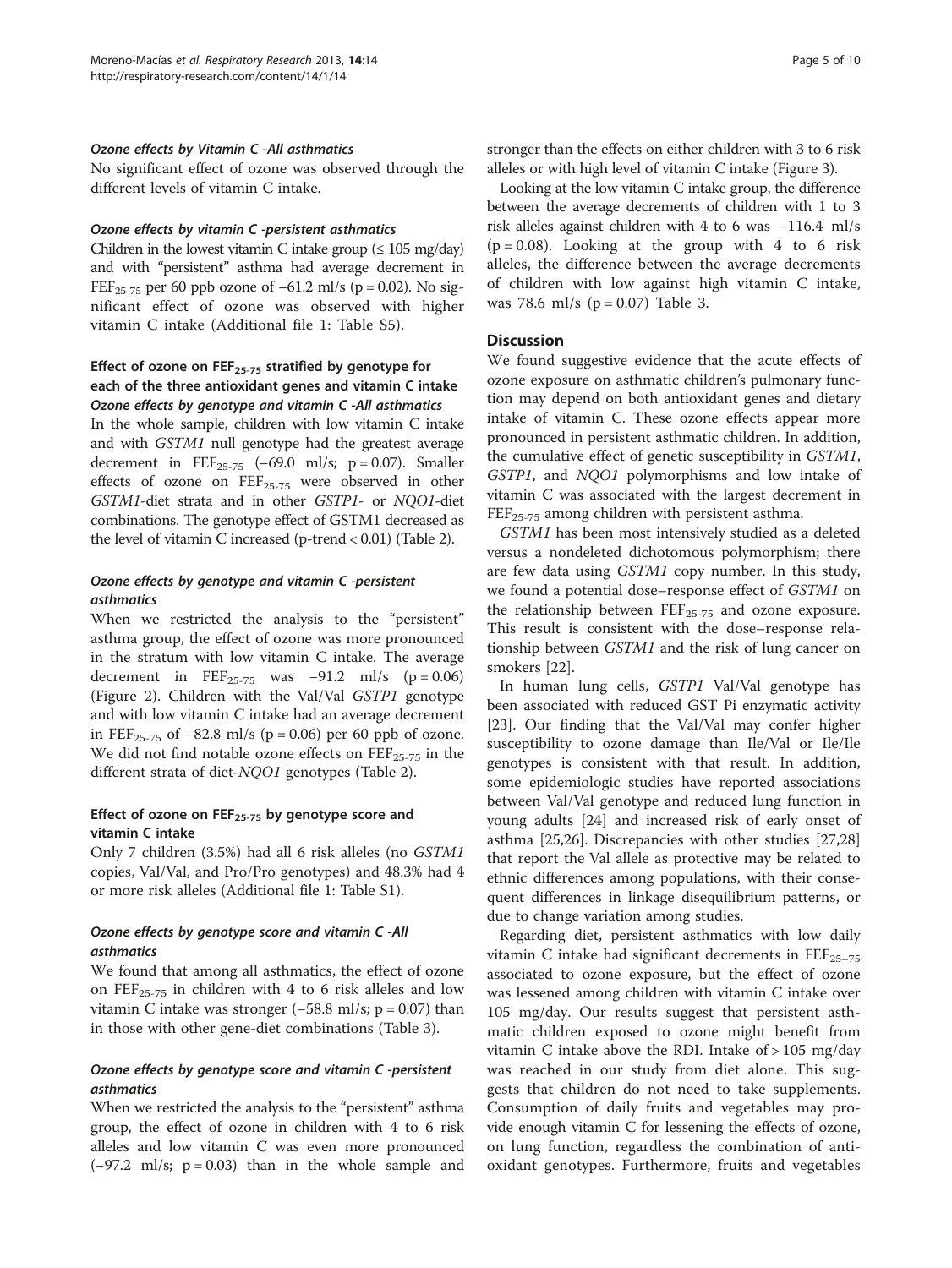| Genotype                          | Vitamin C intake |                            |                 |                             |                |                            |  |  |  |
|-----------------------------------|------------------|----------------------------|-----------------|-----------------------------|----------------|----------------------------|--|--|--|
|                                   | 30-105 mg/day    |                            | >105-226 mg/day |                             | 280-477 mg/day |                            |  |  |  |
|                                   | n                | Coeff (95% CI)             | n               | Coeff (95% CI)              | n              | Coeff (95% CI)             |  |  |  |
| GSTM1                             |                  |                            |                 |                             |                |                            |  |  |  |
| All asthmatics                    |                  |                            |                 |                             |                |                            |  |  |  |
| Null                              | 28               | $-69.0$ ( $-144.0$ , 6.0)£ | 34              | $-16.2$ (-66.8, 34.4)       | 31             | $-13.8$ ( $-58.5$ , 30.9)  |  |  |  |
| Positive                          | 57               | $-12.6$ $(-57.3, 32.1)$    | 60              | 22.2 (-23.7, 68.1)          | 47             | $6.9$ (-38.9, 52.8)        |  |  |  |
| Genotype effect $^{\Omega}$       |                  | 56.4 (-138.0, 27.0)        |                 | 38.4 (-31.2,108.0)          |                | 20.7 (-43.2, 84.6) *       |  |  |  |
| Persistent asthmatics             |                  |                            |                 |                             |                |                            |  |  |  |
| $\ensuremath{\mathsf{Null}}$      | 17               | $-91.2$ (-184.1, 1.7)£     | 24              | $-23.4 (-81.0, 34.2)$       | 24             | $-13.2$ ( $-77.9$ , 51.5)  |  |  |  |
| Positive                          | 28               | $-35.4$ $(-102.4, 31.6)$   | 36              | $-15.6$ (-69.7, 38.4)       | 35             | 13.8 (-40.3, 67.9) **      |  |  |  |
| Genotype effect                   |                  | 55.8 (56.4, -168.0)        |                 | $7.8$ ( $-114.0$ , $84.0$ ) |                | $27.0$ (-57.6, 111.6)      |  |  |  |
| GSTP1 rs1695                      |                  |                            |                 |                             |                |                            |  |  |  |
| All asthmatics                    |                  |                            |                 |                             |                |                            |  |  |  |
| Val/Val                           | 27               | $-43.2$ ( $-106.7$ , 20.3) | 31              | $2.4 (-56.4, 61.2)$         | 27             | $3.6$ (-65.8, 73.0)        |  |  |  |
| $\text{IIe/Val} + \text{IIe/IIe}$ | 58               | $-24.0$ ( $-74.6$ , 26.6)  | 63              | $7.8$ $(-32.2, 47.8)$       | 51             | $3.6$ (-35.2, 42.4)        |  |  |  |
| Genotype effect                   |                  | 19.2 (-68.4, 106.8)        |                 | $5.4 (-65.4, 76.2)$         |                | $0.0$ ( $-79.8$ , $79.8$ ) |  |  |  |
| Persistent asthmatics             |                  |                            |                 |                             |                |                            |  |  |  |
| Val/Val                           | 13               | $-82.8$ ( $-167.5$ , 1.9)£ | 21              | $-33.0$ ( $-104.7$ , 38.7)  | 20             | 18.2 $(-67.8, 103.8)$ *    |  |  |  |
| $I$ le/Val + $I$ le/Ile           | 32               | $-54.0$ ( $-119.9$ , 11.9) | 39              | $-12.0$ ( $-59.0$ , 35.0)   | 39             | $0.0$ ( $-49.4$ , $49.4$ ) |  |  |  |
| Genotype effect                   |                  | 28.8 (-96.6, 154.2)        |                 | 21.0 (-64.8, 106.8)         |                | $-18.2$ ( $-117.0$ , 81.0) |  |  |  |
| NQO1 rs1800566*                   |                  |                            |                 |                             |                |                            |  |  |  |
| All asthmatics                    |                  |                            |                 |                             |                |                            |  |  |  |
| Pro/Pro                           | 24               | $-55.2$ ( $-134.0$ , 23.6) | 22              | $50.4$ (-17.8, 118.6)       | 21             | $-37.8$ ( $-114.2$ , 38.6) |  |  |  |
| Pro/Ser + Ser/Ser                 | 36               | $-4.8$ $(-62.4, 52.8)$     | 42              | $-10.8$ ( $-56.7$ , 35.1)   | 54             | $10.8$ (-29.2, 50.8)       |  |  |  |
| Genotype effect                   |                  | $50.4 (-45.4, -144.0)$     |                 | $-61.2(-141.6, 192.0)$      |                | 48.6 (-31.2,126.0)         |  |  |  |
| Persistent asthmatics             |                  |                            |                 |                             |                |                            |  |  |  |
| Pro/Pro                           | 14               | $-75.0$ ( $-182.0$ , 32.0) | 13              | $-0.3$ ( $-69.7$ , 69.1)    | 19             | $-39.6$ ( $-119.6$ , 40.4) |  |  |  |
| Pro/Ser + Ser/Ser                 | 23               | $-42.0$ ( $-105.5$ , 21.5) | 31              | $-17.4$ $(-70.3, 35.5)$     | 37             | 17.4 (-32.0, 69.0) **      |  |  |  |
| Genotype effect                   |                  | 33.0 (-84.0,150.0)         |                 | $-17.1(-111.6, 77.4)$       |                | $57.0(-32.8, 146.4)$       |  |  |  |

# <span id="page-5-0"></span>Table 2 Effect of ozone on FEF<sub>25-75</sub>, according to genotype and vitamin C intake  $\frac{8}{3}$

Models were adjusted for gender, age, BMI, height, time, cohort, use of bronchodilator, and minimum temperature. All asthmatics: n = 257 and 4548 repeated measures; persistent (mild, moderate, or severe) asthmatics: n = 164 and 3029 repeated measures.

\*NQO1 models: all asthmatics n = 199 and 3842 repeated measures; persistent (mild, moderate, or severe): n = 137 and 2715 repeated measures. € p ≤ 0.05; £ 0.05 < p < 0.1; Ω Genotype effect is defined to be the change in response produced by a change in the level of genotype.

 $*$ p-trend  $\leq$  0.05;  $**$  0.05  $<$  p-trend  $<$  0.1.

<sup>&</sup>FEF<sub>25-75</sub> is reported as ml/s per 1-h 60 ppb on the day prior to spirometric test.

provide additional nutrients that supplements do not include.

When genetic and dietary data were combined, persistent asthmatics with both low vitamin C intake and GSTM1 null or Val/Val GSTP1 had, on average, lower levels of  $\text{FEF}_{25-75}$  than other children.

Although our selection of 105 mg/day as the cutoff was based on the data distribution, it is according with the increment of 100 mg/d suggested by some studies for increasing about 10-50 ml in  $FEV<sub>1</sub>$  [[29](#page-9-0)].

Using our genotype score as an index of genetic susceptibility, we found that the effect of ozone on

persistent asthmatics with less than 105 mg/day vitamin C and with 4 to 6 risk alleles was slightly stronger than that estimated for GSTM1 under the single gene approach in the same dietary group (−97.2 ml/s against −91.2 ml/s respectively). The difference between both effects was not significant ( $p = 0.88$ ). This result suggests that the *GSTM1* genotype alone could have been used as an indicator of susceptibility to ozone.

As a result of environmental health policies in Mexico City, concentrations of ozone have been reduced over time. From 1998 to 2000 (first cohort enrollment), the average concentrations were between 100 and 125 ppb;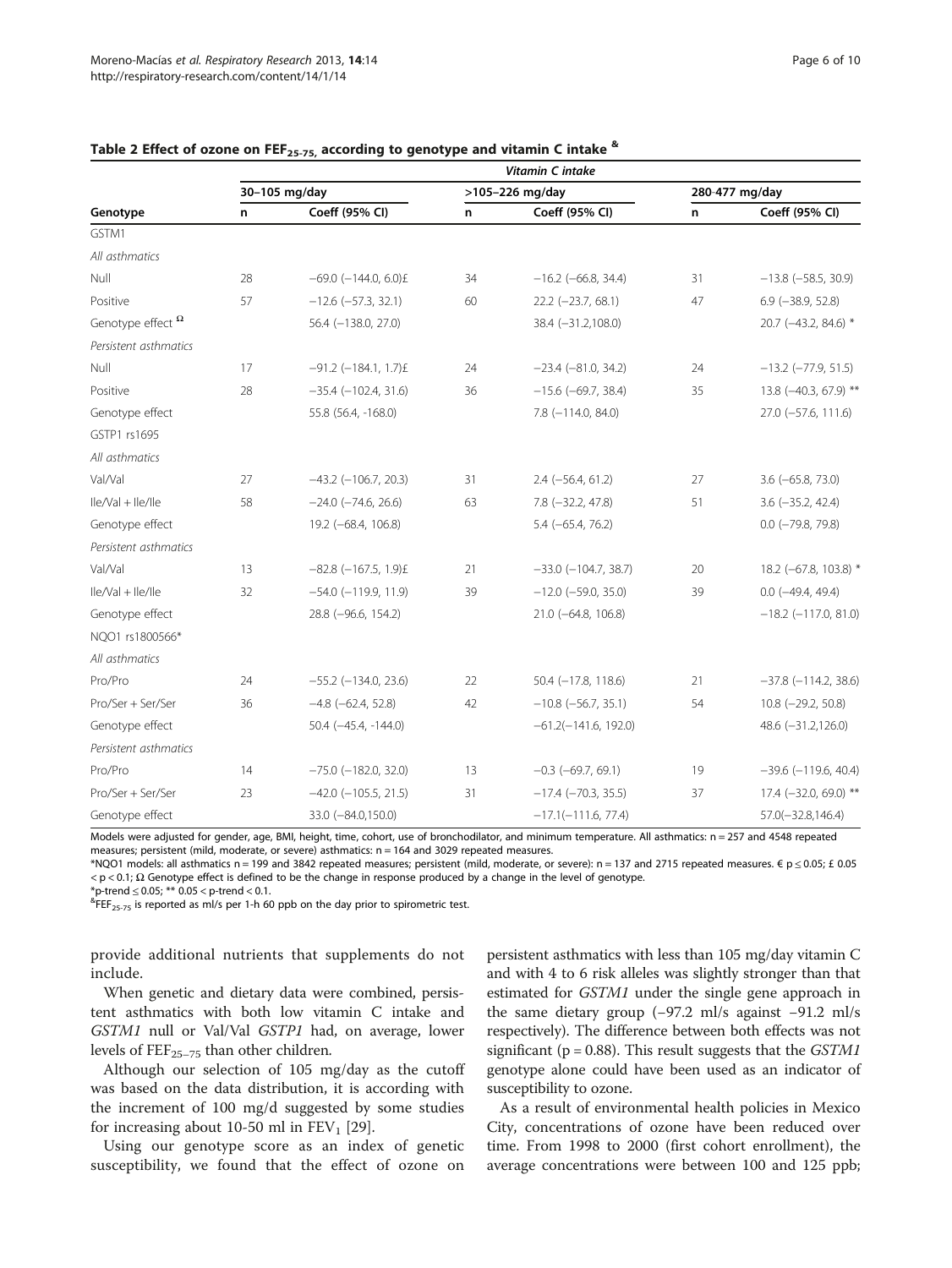<span id="page-6-0"></span>

while by the second cohort enrollment (2003–2005), concentrations were between 85 to 100 ppb [[30\]](#page-9-0). When we fit separated models by cohort, we found that in the first cohort, the effect of ozone on children with low vitamin C intake and GSTM1 null genotype, was −96.0; 95% CI(−204.0,12.6); whereas a lower effect was observed in the second cohort (−20.4; 95% CI (−114.6, 73.2)). Thus, final models were adjusted for a covariate accounting for the cohort.

Although our focus was on  $\text{FEF}_{25-75}$ , we also analyzed the association between ozone and other measures of lung function including  $FEV_1$ , FVC and PEF but we did not find any significant effect.

Regarding to the assessment of the potential confounding role of ethnicity, we rejected the null hypothesis of association between Native-American ancestry and the outcome setting an alpha-level of 0.20 instead of 0.05 level in order to insure adequate power to detect any important confounder effect [[31](#page-9-0)]. This lack of confounder effect may be explained by the fact that the children were recruited at the same Public Hospital suggesting similar socioeconomic status.

Some advantages and limitations of our study need to be addressed. Advantages include repeated measurements of  $FEF_{25-75}$ . Obtaining longitudinal measurements of quantitative phenotypes reduces potential outcome misclassification and increases power by focusing on within-subject variations in outcome while controlling for among subjects differences using random intercepts and random slopes on time-dependent ozone exposure.

We were able to assess the potential confounding effect of population admixture and thereby exclude any potential confounding effect of admixture from our data. This is the first time that the confounding role of ethnicity in the association between genotype and respiratory health of Mexican asthmatic children exposed to ozone has been assessed. Ethnicity was based on genome-wide association genotyping. The absence of association between the levels of  $\text{FEF}_{25-75}$  and ethnicity in these Mexican asthmatic children supports the validity of previously-reported genetic associations in this population [\[9](#page-8-0)[,32](#page-9-0)].

Potential limitations include inaccuracy in assessment of personal ozone exposure. Because exposure assessment was based on monitoring stations located within 5 km from the children's homes, potential misclassification of exposure is possible. However, using personal monitors on a subset of participants in the "Antioxidants" study  $(n = 144)$ , a

| <b>Risk Alleles</b>         |    | -<br>30-105 mg/day           |    | $>105-477$ mg/day         |                                         |
|-----------------------------|----|------------------------------|----|---------------------------|-----------------------------------------|
|                             | n  | Coeff (95% CI)               | n  | Coeff (95% CI)            | Diet effect <sup><math>\pi</math></sup> |
| All asthmatics              |    |                              |    |                           |                                         |
| $1$ to $3$                  | 30 | $24.0$ ( $-50.0$ , $98.1$ )  | 73 | $27.0$ (-16.5, 70.5)      | $3.0$ (-82.2, 88.2)                     |
| $4$ to 6                    | 30 | $-58.8$ ( $-122.3$ , 0.1) £  | 66 | $-16.8$ ( $-49.7$ , 16.1) | $42.0(-24.0, 108.0)$                    |
| Genotype effect $^{\Omega}$ |    | $-82.8$ ( $-180.0$ , 15.0) £ |    | $-43.8$ ( $-98.4$ , 11.4) |                                         |
| Persistent asthmatics       |    |                              |    |                           |                                         |
| $1$ to $3$                  | 18 | $19.2 (-67.8, 106.2)$        | 50 | $15.6$ ( $-35.0$ , 66.2)  | $-3.6$ ( $-105.6$ , 98.4)               |
| $4$ to 6                    | 19 | $-97.2$ (-185.4, -9.0) €     | 50 | $-18.6$ ( $-58.6$ , 21.4) | 78.6 (77.1, 80.1) £                     |
| Genotype effect             |    | $-116.4$ (-118.4, -114.4) £  |    | $-34.2$ ( $-98.4$ , 30.0) |                                         |

Table 3 Effect of ozone on FEF<sub>25-75</sub>, according to the number of risk alleles and vitamin C  $^8$ 

Models were adjusted for gender, age, BMI, height, chronological time, cohort, use of bronchodilator, and minimum temperature. All asthmatics: n = 199 and 3842 repeated measures; persistent (mild, moderate or severe) asthmatics: n = 137 and 2715 repeated measures.

 $\epsilon$  p  $\leq$  0.05; £ 0.05 < p  $\leq$  0.1;  $\Omega$  Genotype effect is defined to be the change in response produced by a change in the level of genotype.

Π Diet effect is defined to be the change in response produced by a change in the level of diet intake. <sup>&</sup>FEF<sub>25-75</sub> is reported as ml/s per 1-h 60 ppb on the day prior to spirometric test.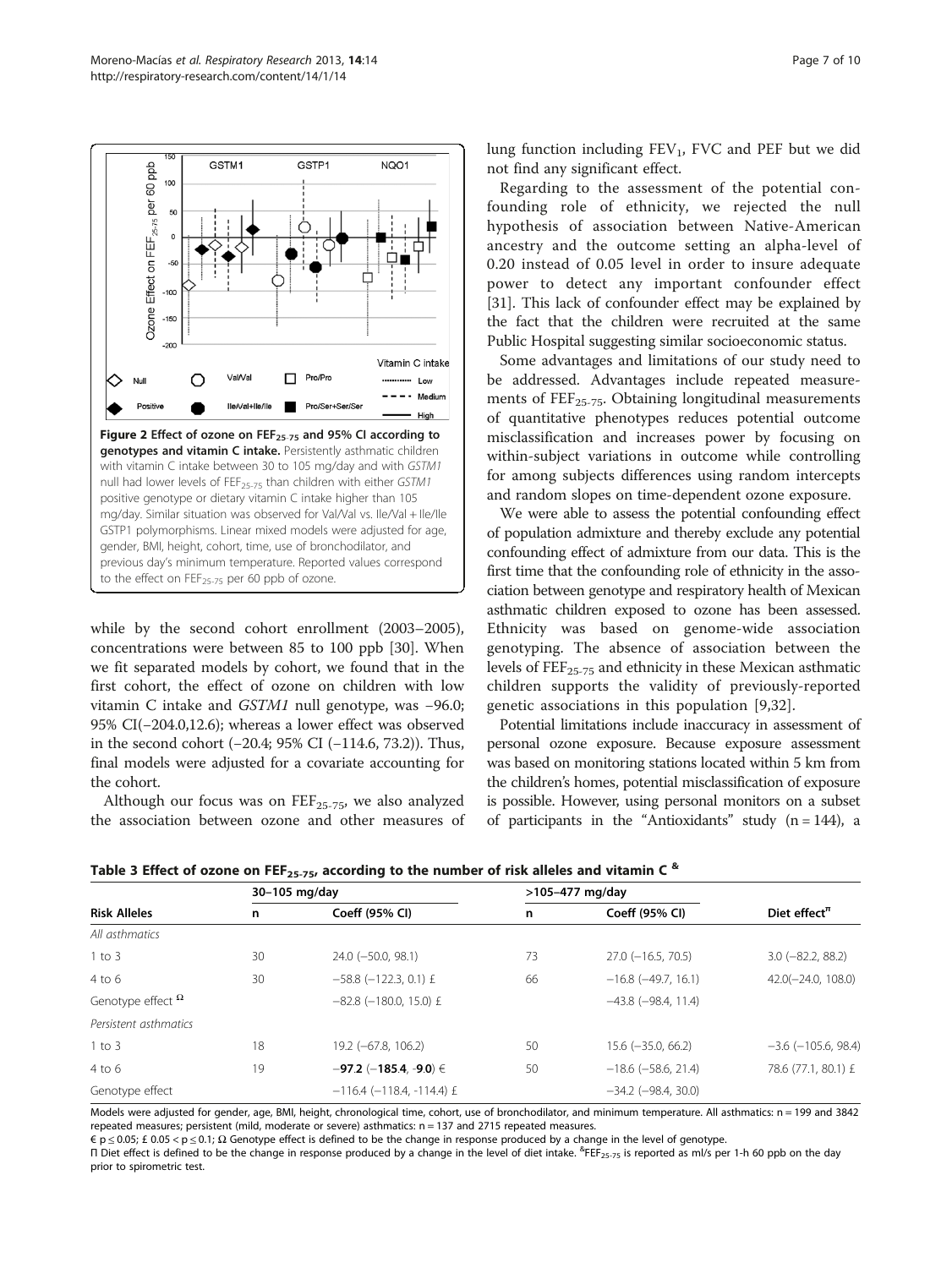<span id="page-7-0"></span>

significant association  $(p < 0.01)$  between personal and ambient ozone levels was observed [\[33](#page-9-0)]. Based on this validation, we would expect any misclassification in exposure to be random with the consequence of underestimating the adverse effect of ozone.

We were not able to measure plasma vitamin C levels of the participants but a validated food frequency questionnaire was used to estimate intake. Self-reported vitamin C intake was adjusted for total caloric intake. Through this adjustment, the between-person variation due to over- or under reporting of intake is reduced and a gain in accuracy is potentially obtained [\[18,](#page-8-0)[34\]](#page-9-0). Under this assumption, we would expect any misclassification in vitamin C intake to be random; therefore its potential protective effect may be underestimated.

While we focused on dietary vitamin C intake, we recognize that vitamin E has also been positively related to lung function. Children in the highest level of vitamin C intake had 50 mg per day of vitamin E as part of the antioxidant supplementation. It is worthy to note that although children in the medium level of vitamin C did not have supplementation, they had no significant ozone effects. Therefore, the effect of vitamin C might be predominant. Nevertheless, since both vitamin C and E may be present in the same foods, and because the biological interplay between them [\[35](#page-9-0)], part of the effect observed for vitamin C may be related to vitamin E intake as well.

Although ozone has received a great deal of attention,  $PM<sub>2.5</sub>$  has also been associated with respiratory diseases. However, since concentrations of  $PM_{2.5}$  in México City

only began to be registered by the network in 2000, we were not able to analyze the effect of this pollutant. Nevertheless, when data were available, it has been observed that  $PM_{2.5}$  and ozone are correlated (r = 0.46; p < 0.0001) [\[11](#page-8-0)]. Thus, part of the effect observed for ozone may be related to  $PM_{2.5}$  exposure.

Selection bias is unlikely because those children without diet or genotype information were not aware of their individual susceptibility to ozone exposure. In addition, included and excluded groups had similar characteristics. Moreover, we used an objective measure of ozone effect – pulmonary function.

We acknowledge that our sample size was relatively small. Large sample sizes are required to study multi-way interactions with complex diseases such as asthma. In contrast, longitudinal studies of quantitative traits with repeated measurements are more powerful than crosssectional studies of binary disease outcomes. Thus, despite our modest sample size, we were able to examine effects of ozone and diet on repeated measures analyses of the quantitative traits of  $\text{FEF}_{25-75}$  in our asthmatic children.

Although we are not aware of a study with similar design that could be used for replication, a number of observational studies suggest that vitamin C may reduce asthma risk and may prevent inflammatory response in the airways by reducing reactive oxygen species [\[36](#page-9-0)]. Further, the intake of vitamin C and of fruits rich in vitamin C has been positively associated to lung function [[35\]](#page-9-0). Moreover, the protective effect of high fruits and vegetables intake has been reported as having potentially inverse modifying influence to cigarette smoking on the asthma risk for genetically vulnerable individuals [[37](#page-9-0)] and the antioxidant role of some genes such as GSTM1, GSTP1, and NQO1 has been recognized [[6,7,](#page-8-0)[26\]](#page-9-0).

Albeit reported p-values throughout this paper have not been corrected for multiple comparisons, we believe that it is unlikely to detect effects due to statistical fluctuations only because of the epidemiological evidence for the interactive effects of air pollutants with vitamin C intake [[29](#page-9-0),[35,38\]](#page-9-0) and antioxidant genes [[25,27,28\]](#page-9-0) on asthma symptoms and lung function.

## **Conclusions**

We conclude that dietary vitamin C intake, either from fruits and vegetables or supplementation provides some protection against the effect of ozone on the pulmonary function of asthmatic children in an area with high ozone exposures– Mexico City. Effects of ozone were predominantly seen in the lowest tertile of vitamin C intake – up to 105 mg/day. Daily consumption of a slice of papaya or pineapple and 2 oranges, for example, can provide more than 105 mg/day of vitamin C. Dietary modification to increase intake of fruits rich in vitamin C is a simple intervention that is likely to have other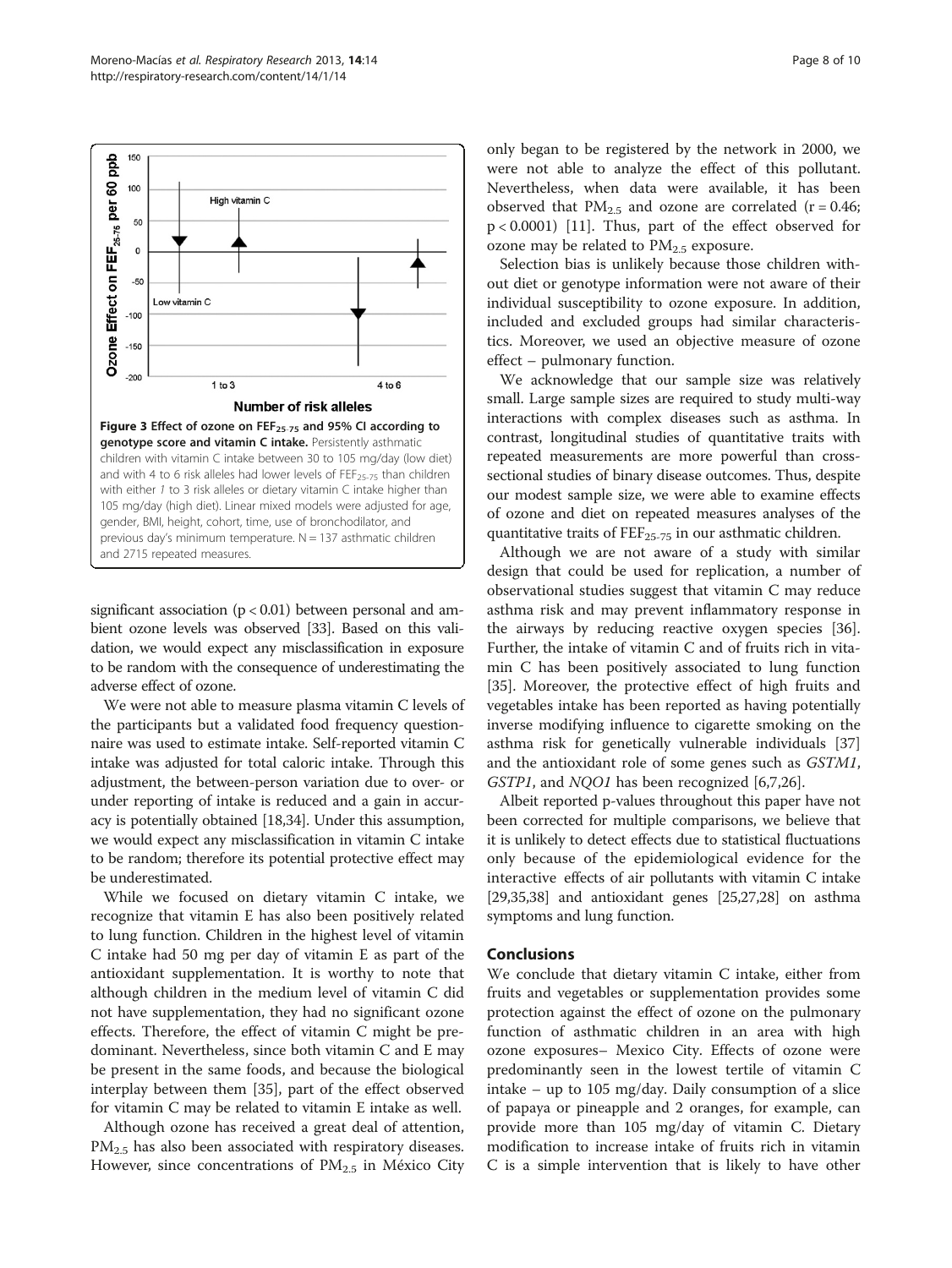<span id="page-8-0"></span>health benefits. Ozone may have a greater impact on the respiratory health of children with deficient enzymatic activity on antioxidant genes and with low vitamin C intake than on that of children who have adequate enzymatic activity, vitamin C intake, or both.

**Endnotes**<br><sup>a</sup> Normal metabolic processes in all cells are the main endogenous sources of reactive oxygen species.

<sup>b</sup> "Emission vehicular and asthma" in Spanish.

# Additional file

[Additional file 1: Table S1.](http://www.biomedcentral.com/content/supplementary/1465-9921-14-14-S1.docx) Creation of genotype score by counting the number of risk alleles. Table S2. Basal characteristics of the study population. Table S3. Air pollution levels during the study from the Mexico City monitoring network, 1998-2004. Table S4. Effect of ozone on FEF<sub>25-75</sub> (per 1-hr 60 ppb on the day prior to spirometric test) according to genotype. Table S5. Effect of ozone on FEF<sub>25–75</sub> (per 1-hr 60 ppb on the day prior to spirometric test) according to vitamin C intake.

#### Abbreviations

GSTM1: Glutathione S-tranferase M1; GSTP1: Glutathione S-tranferase P1; NQO1: Nicotinamide adenine dinucleotide (phosphate) reduced: Quinone Oxidoreductase; FEF<sub>25-75</sub>: Forced Expiratory Flow between 25 and 75 s; EVA: Emission vehicular and asthma.

#### Competing interests

The authors declare that they have no competing interests.

#### Authors' contributions

HM, Conducted the data analysis, interpretation of the results and writing of the manuscript; DD, directed the data analysis and the writing of the paper JS, Directed the data analysis; DG, Directed the data analysis and writing of the paper; NL, directed the data analysis and writing of the paper; JJS, Participated in the standardization of lung testing and data collection; BD, Participated in the standardization of lung testing and data collection MR, participated in the protocol, data collection, standardization, and realization of lung testing; AB, participated in the protocol, data collection, standardization, and realization of lung testing; HL, Conducted the genotyping process; SJL, Developed the protocol, obtained funding for the project, directed the genotyping process, and directed the writing of the manuscript IR, Developed the protocol, obtained funding for the project, and directed the data analysis and the writing of the paper. All authors read and approved the final manuscript.

#### Acknowledgements

The authors thank the children who took part in the study and Irma Lara who carried out the field work. This work was supported in part by the National Council on Science and Technology (26206-M, 38911-M), in Mexico, and the Division of Intramural Research, National Institutes of Health, U.S. Department of Health and Human Services (ZO1 ES 49019, ES 25045). The National Institute of Mental Health supported Dr Laird.

#### Author details

1 Universidad Autónoma Metropolitana, Unidad Iztapalapa, Avenida San Rafael Atlixco 186, edificio H-001, Col. Vicentina, 09430, D F, México City, Mexico. <sup>2</sup>Environmental Health Department, Harvard School of Public Health, Boston, MA, USA. <sup>3</sup>Biostatistics Department, Harvard School of Public Health,<br>Boston, MA, USA. <sup>4</sup>Hospital Infantil "Federico Gómez", México City, Mexico.<br><sup>5</sup>Comisión Eoderal para la Protocción contra Piecoce Sanitarios, <sup>5</sup> Comisión Federal para la Protección contra Riesgos Sanitarios, SSA, México City, Mexico. <sup>6</sup>Instituto Nacional de Salud Pública, Cuernavaca, Morelos, Mexico. <sup>7</sup>U.S. Department of Health and Human Services, Epidemiology Branch, National Institute of Environmental Health Sciences, National Institutes of Health, , USA. <sup>8</sup>International Agency for Research on Cancer, Lyon, France.

#### References

- 1. Mudway IS, Kelly FJ: Ozone and the lung: a sensitive issue. Mol Aspects Med 2000, 21:1–48.
- 2. Brown JS: Acute effects of exposure to ozone in humans: How low can levels be and still produce effects? Am J Respir Crit Care Med 2009, 180(3):200–201.
- 3. Bowler RP, Crapo JD: Oxidative Stress in allergic respiratory diseases. J Allergy Clin Immunol 2002, 110:349–356.
- 4. Trenga CA, Koenig JQ, Williams PV: Dietary antioxidants and ozoneinduced bronchial hyperresponsiveness in adults with asthma. Arch Environ Health 2001, 56:242–249.
- 5. Keranis E, Makris D, Rodopoulou P, Martinou H, Papamakarios G, Daniil Z, Zintzaras E, Giurgoulianis KI: Impact of dietary shift to higher antioxidant foods in COPD: a randomized trial. Eur Respir J 2010, 36(4):774–80.
- 6. Goodrich GG, Goodman PH, Buhecha SK, Pritsos CA: Functional polymorphism of detoxification gene NQO1 predicts intensity of empirical treatment of childhood asthma. Mutat Res 2009, 674:55–61.
- 7. Reddy P, Naidoo RN, Robins TG, Mentz G, London SJ, Li H, Naidoo R: GSTM1, GSTP1, and NQO1 polymorphisms and susceptibility to atopy and airway hyperresponsiveness among South African schoolchildren. Lung 2010, 188:409–414.
- 8. Riedl MA, Nel AE: Importance of oxidative stress in the pathogenesis and treatment of asthma. Curr Opin Allergy Clin Immunol 2008, 8:49-56.
- 9. Romieu I, Sienra-Monge JJ, Ramírez-Aguilar M, Moreno-Macías H, Reyes-Ruiz NI, Del Río-Navarro BE, Hernández-Avila M, London SJ: Genetic Polimorphism of GSTM1 and antioxidant supplementation influence lung function in relation to ozone exposure in asthmatic children in Mexico City. Thorax 2004, 59:8–10.
- 10. Romieu I, Sienra-Monge JJ, Ramirez-Aguilar M, Moreno-Macias H, Reyes NI, Del Rio BE, Ruiz X, Hatch G, Slade R, Hernández-Avila M: Antioxidants supplementation and lung function among asthmatic children exposed to high levels of air pollutants. Am J Resprit Crit Care Med 2002, 166:703–709.
- 11. Barraza-Villarreal A, Sunyer J, Hernandez-Cadena L, Escamilla-Nuñez C, Sienra-Monge JJ, Ramirez-Aguilar M, Cortez-Lugo M, Holguin F, Diaz-Sanchez D, Olin AC, Romieu I: Air pollution, airway inflammation and lung function in a cohort study of Mexico City schoolchildren. Environ Health Perspect 2008, 116:832–838.
- 12. American Thoracic Society: Standardization of Spirometry, 1994 Update. Am J Respir Crit Care Med 1995, 152:1107–1136.
- 13. Weinmann GG, Weidenbach-Gerbase M, Foster WM, Zacur H, Frank R: Evidence for ozone-induced small-airway dysfunction: lack of menstrualcycle and gender effects. Am J Respir Crit Care Med 1995, 152(3):988–96.
- 14. Tager IB, Balmes J, Lurmann F, Ngo L, Alcorn S, Künzil N: Chronic exposure to ambient ozone and lung function in young adults. Epidemiology 2005, 16(6):751–9.
- 15. Galizia A, Kinney PL: Long-term residence in areas of high ozone: associations with respiratory health in a nationwide sample of nonsmoking young adults [dsee comments]. Environ Health Perspect 1999, 107:675–9.
- 16. GINA (Global Initiative for Asthma): Global Initiative for Asthma (GINA). Workshop report, Global Stratey for Asthma Management and Prevention; 2010. [http://www.ginasthma.org/Guidelineitem.asp?l1=2&l2=1&intId=60.](http://www.ginasthma.org/Guidelineitem.asp?l1=2&l2=1&intId=60)
- 17. Willett WC: Nutritional Epidemiology. New York: Oxford University Press; 1998.
- 18. Willett W, Stampfer MJ: Total energy intake: Implications for epidemiologic analyses. Am J Epidemiol 1986, 124:17–27.
- 19. David GL, Romieu I, Sienra-Monge JJ, Collins WJ, Ramirez-Aguilra M, del Rio-Navarro BE, Reyes-Ruiz NI, Morris RW, Marzec JM, London SJ: Nicotinamide adenine dinucleotide (phosphate) reduced: Quinone oxidoreductase and glutathione S-transferase M1 plymorphisms and childhood asthma. Am J Respir Crit Care Med 2003, 168:1199–1204.
- 20. Tang H, Peng J, Wang P, Risch NJ: Estimation of individual admixture: Analytical and study design considerations. Genet Epidemiol 2005, 28:289–301.
- 21. Hancock DB, Romieu I, Shi M, Sienra-Monge JJ, Wu H, Chiu GY, Li H, del Rio Navarro BE, Willis-Owen SA, Weiss ST, Raby BA, Gao H, Eng C, Chapela R, Burchard EG, Tang H, Sullivan PF, London SJ: Genome-wide association